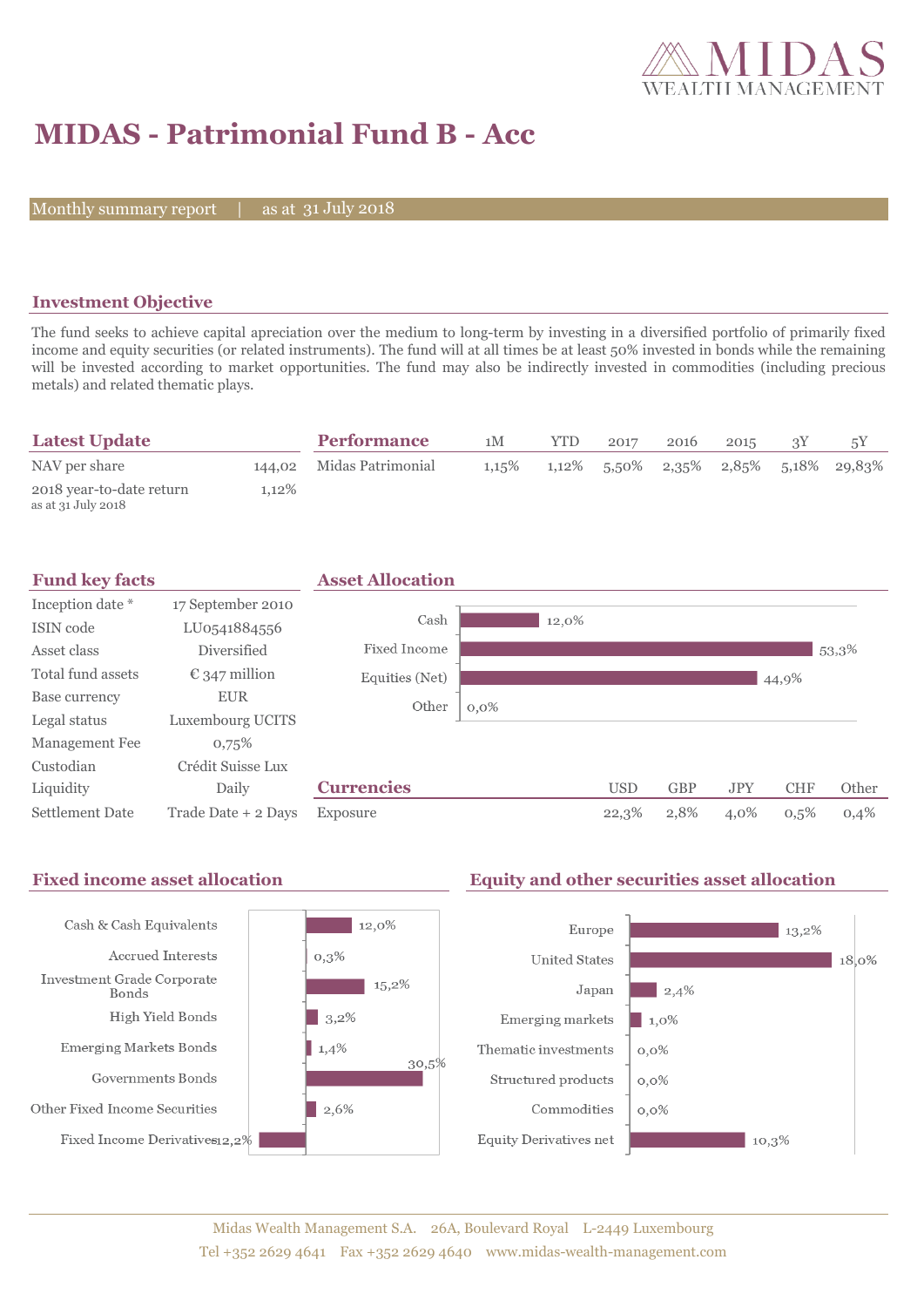

# **MIDAS - Patrimonial Fund B - Acc**

Monthly summary report | as at 31 July 2018

| Top 10 fixed income holdings          | YTM     | Rating     | Weight  | <b>Fixed income</b>   |
|---------------------------------------|---------|------------|---------|-----------------------|
| DEUTSCHLAND REP : DBR 0 1/2 08/15/27  | 0,4%    | <b>AAA</b> | 5,5%    |                       |
| BTPS: BTPS 2 02/01/28                 | 2,8%    | <b>BBB</b> | 3,5%    | AAA                   |
| FRANCE O.A.T.: FRTR 0 1/2 05/25/25    | $0,3\%$ | AA         | $3,2\%$ | AA                    |
| BTPS: BTPS 1.45 11/15/24              | 2,3%    | <b>BBB</b> | 2,7%    | А<br>3,               |
| AGENCE FRANCAISE : AGFRNC 0 1/8 11/1! | 0,2%    | AA         | 2,3%    | <b>BBB</b>            |
| HELLENIC T-BILL: GTB 0 10/05/18       | 0,6%    | B          | 2,3%    | <b>BB</b><br>3,       |
| SPANISH GOV'T: SPGB 1.6 04/30/25      | 0,8%    | <b>BBB</b> | 1,6%    | B                     |
| GAZPROMBANK: GPBRU 3.984 10/30/18     | 0.9%    | $BB+$      | 1,4%    | <b>CCC</b><br>$0,0\%$ |
| SPANISH GOV'T: SPGB 1.4 04/30/28      | 1,4%    | <b>NR</b>  | 1,4%    |                       |
| BUNGE FINANCE EU : BG 1.85 06/16/23   | 1,4%    | <b>BBB</b> | 1,2%    | NR                    |
|                                       |         |            |         |                       |

**Trating breakdown**  $16,9\%$  $\frac{1}{19,0\%}$ ,0%  $31,1%$ ,0% 4,6%  $22,4%$ 

| Top 10 equity holdings         | Sector                     | Weight  | <b>Equity sector breakdown</b> |                     |
|--------------------------------|----------------------------|---------|--------------------------------|---------------------|
| <b>JPMORGAN CHASE &amp; CO</b> | Financials                 | $0,9\%$ | <b>Consumer Discretionary</b>  | 13,1%               |
| AMAZON.COM INC                 | Consumer Discretionar 0,8% |         | <b>Consumer Staples</b>        | $9,6\%$             |
| <b>BANK OF AMERICA CORP</b>    | Financials                 | 0,8%    | Energy                         | $5,2\%$             |
| LYONDELLBASELL INDU-CL A       | Materials                  | 0,8%    | Financials                     | 15,9%               |
| <b>BROADCOM INC</b>            | Information Technolog 0,7% |         | Health Care                    | 12,6%               |
| <b>MICROSOFT CORP</b>          | Information Technolog 0,7% |         | Information Technology         | 20,3%               |
| <b>ALPHABET INC-CLA</b>        | Information Technolog 0,7% |         | Industrials                    | 11,1%               |
|                                |                            |         | Materials                      | $15,0\%$            |
| ROYAL CARIBBEAN CRUISES LTD    | Consumer Discretionar 0.7% |         | Telecommunication              | $\blacksquare$ 2.0% |
| <b>APPLE INC</b>               | Information Technolog 0,7% |         | Utilities                      | 1,1%                |
| VISA INC                       | Information Technolog 0,7% |         | Real Estate                    | 4,0%                |
|                                |                            |         |                                |                     |

# **Top 5 funds and other holdings**

| La Francaise Sub Debt  | 2,5%    |
|------------------------|---------|
| Amundi Japan TOPIX ETF | 2,4%    |
| MM Convertible Europe  | $1,5\%$ |